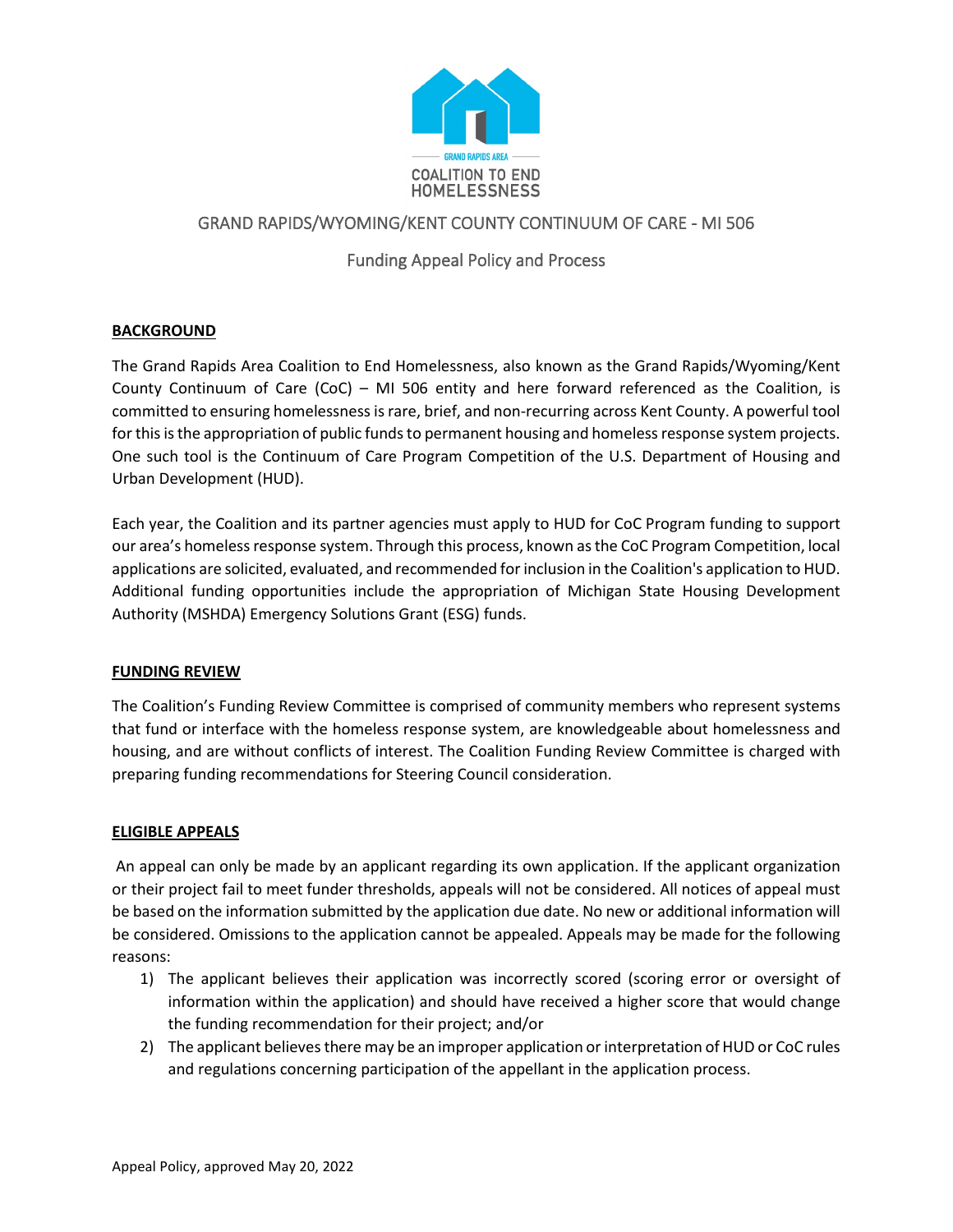#### **APPEALS PANEL COMPOSITION**

### **CoC Program Competition**

The Appeals Panel will consist of one Funding Review Committee member, one Steering Council member, and recruited members (minimum of three) from Continuums of Care outside of Kent County. Appeals Panel members shall have one vote. The meeting of the Panel will be facilitated by Coalition staff. All members of the Appeals Panel will be required to sign the same Conflict of Interest Disclosure Statement as Steering Council and Funding Review Committee members. In accordance with standards set by the CoC Program Interim Rule 578.95(b) and the US Code of Federal Regulations, Title 24-Housing and Urban Development 583.330 (e), Appeals Panel members will not be permitted to have real or perceived conflicts of interest with any agencies applying in the current round of funding. Appeals Panel members will disclose any potential conflict of interest and the remaining Appeals Panel members will vote to confirm if a conflict of interest is present. If, by majority vote, it is determined a conflict is present, the Panel member will remove themselves from the meeting.

## **Other Funding Sources**

Unless otherwise specified by the funding regulations, the Appeals Panel for non-HUD affiliated applications will consist of a minimum of two Funding Review Committee members and three Steering Council members. At least one member should have lived experience of homelessness. Appeals Panel members shall have one vote. The meeting of the Panel will be facilitated by Coalition staff. All members of the Appeals Panel will be required to sign the same Conflict of Interest Disclosure Statement as Steering Council and Funding Review Committee members. In accordance with standards set by the CoC Program Interim Rule 578.95(b) and the US Code of Federal Regulations, Title 24-Housing and Urban Development 583.330 (e), Appeals Panel members will not be permitted to have real or perceived conflicts of interest with any agencies applying in the current round of funding. Appeals Panel members will disclose any potential conflict of interest and the remaining Appeals Panel members will vote to confirm if a conflict of interest is present. If, by majority vote, it is determined a conflict is present, the Panel member will remove themselves from the meeting.

## **APPEALS PROCESS AND TIMELINE**

#### **CoC Program Competition**

- All applicants will be notified in writing via email outside of *e-snaps,* HUD's online application site, of Funding Review Committee recommendations. This will include whether and how their project(s) is recommended to be placed in the Project Priority Listing submitted to HUD.
- Appeals, as outlined in the RFQ and/or funding process guidelines, shall be submitted in writing via email to Coalition staff within five business days following the announcement of funding recommendations. The date will be stated on the funding application timeline provided with the initial funding application.
- The Appeals Panel will convene within ten days following the deadline for filing appeals, subject to Notice of Funding Opportunity (NOFO) timeline constraints, to review written appeals and all pertinent application materials.
- Coalition staff will notify applicants of Appeals Panel decisions in writing via email within two business days.
- If an applicant's appeal is denied by the Appeals Panel and they wish to pursue the appeal further, the appeal may be advanced to the Steering Council. Applicants wishing to further pursue an